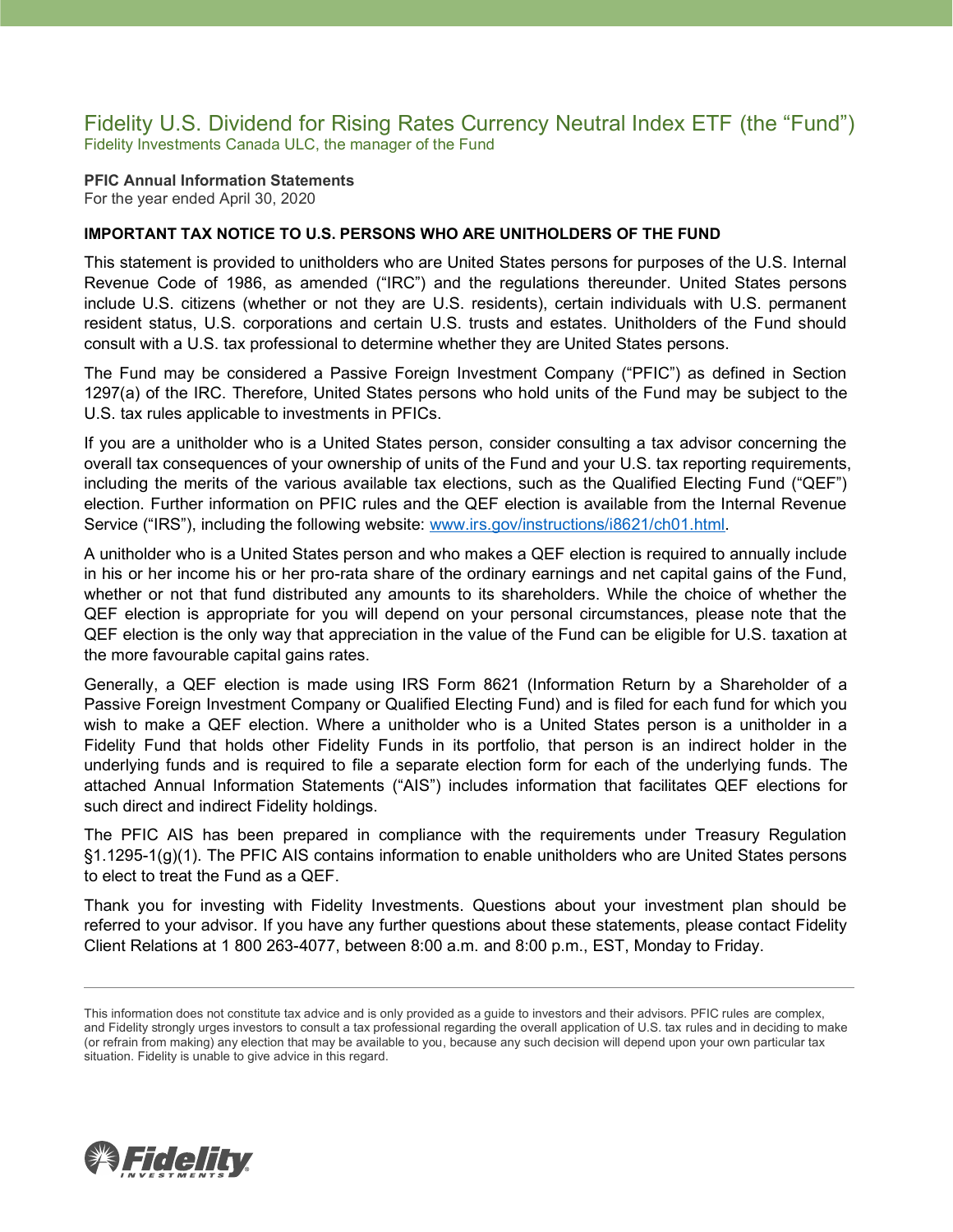## Fidelity U.S. Dividend for Rising Rates Currency Neutral Index ETF

#### **PFIC Annual Information Statements (US\$)**

For the Fund's PFIC taxation year ended April 30, 2020

- 1. This Information Statement applies to the PFIC taxation year of Fidelity U.S. Dividend for Rising Rates Currency Neutral Index ETF (the "Fund") commencing on May 1, 2019 and ending on April 30, 2020.
- 2. The per-unit, per-day amounts of ordinary earnings and net capital gains of the Fund and its lower-tier Fund(s) as applicable, for the period specified in paragraph (1) are provided in the table:

| <b>FIDELITY FUND HELD DIRECTLY</b>                                    |                                       | <b>ORDINARY</b><br><b>EARNINGS \$</b> | <b>NET CAPITAL</b><br><b>GAIN \$</b>             |                                              |
|-----------------------------------------------------------------------|---------------------------------------|---------------------------------------|--------------------------------------------------|----------------------------------------------|
| Fidelity U.S. Dividend for Rising Rates Currency<br>Neutral Index ETF |                                       | 0.00000000                            | 0.00000000                                       |                                              |
| <b>FIDELITY LOWER-TIER FUNDS HELD</b><br><b>INDIRECTLY</b>            | <b>ORDINARY</b><br><b>EARNINGS \$</b> | <b>NET CAPITAL</b><br><b>GAIN \$</b>  | <b>FUND'S U.S. TAX</b><br><b>YEAR COMMENCING</b> | <b>FUND'S U.S. TAX</b><br><b>YEAR ENDING</b> |
| Fidelity U.S. Dividend for Rising<br>Rates Index ETF                  | 0.00241962                            | 0.00269045                            | May 1, 2019                                      | April 30, 2020                               |
| Fidelity U.S. Money Market<br><b>Investment Trust</b>                 | 0.00000212                            | 0.00000000                            | May 1, 2019                                      | April 30, 2020                               |

To determine your pro-rata share of the amounts of ordinary earnings and net capital gains of the Fund and each of its lower-tier Fund(s) held directly and indirectly, as applicable, multiply the per-unit per-day amounts indicated above by the number of units of the Fund held and the number of days you held the units during the Fund's PFIC taxation year.

Here is an example to illustrate the calculation using the per-unit, per-day factors.

You own 100 units of Fund A from the period May 1, 2019 through October 31, 2019. You purchased an additional 100 units of Fund A on November 1, 2019. You did not sell any units of the Fund at any time during the year. Fund A has a PFIC taxation year end of April 30, 2020.

The Fund's ordinary earnings were \$0.001 per unit, per day.

Result: Your ordinary earnings for 2020 of the directly held Fund are (\$0.001 \* 183 days \* 100) + (\$0.001 \*181 days\*  $200$ ) = \$54.50

Use the same calculation method in the example above to determine your pro-rata share of the amounts of ordinary earnings and capital gains for any applicable lower-tier Fund(s).